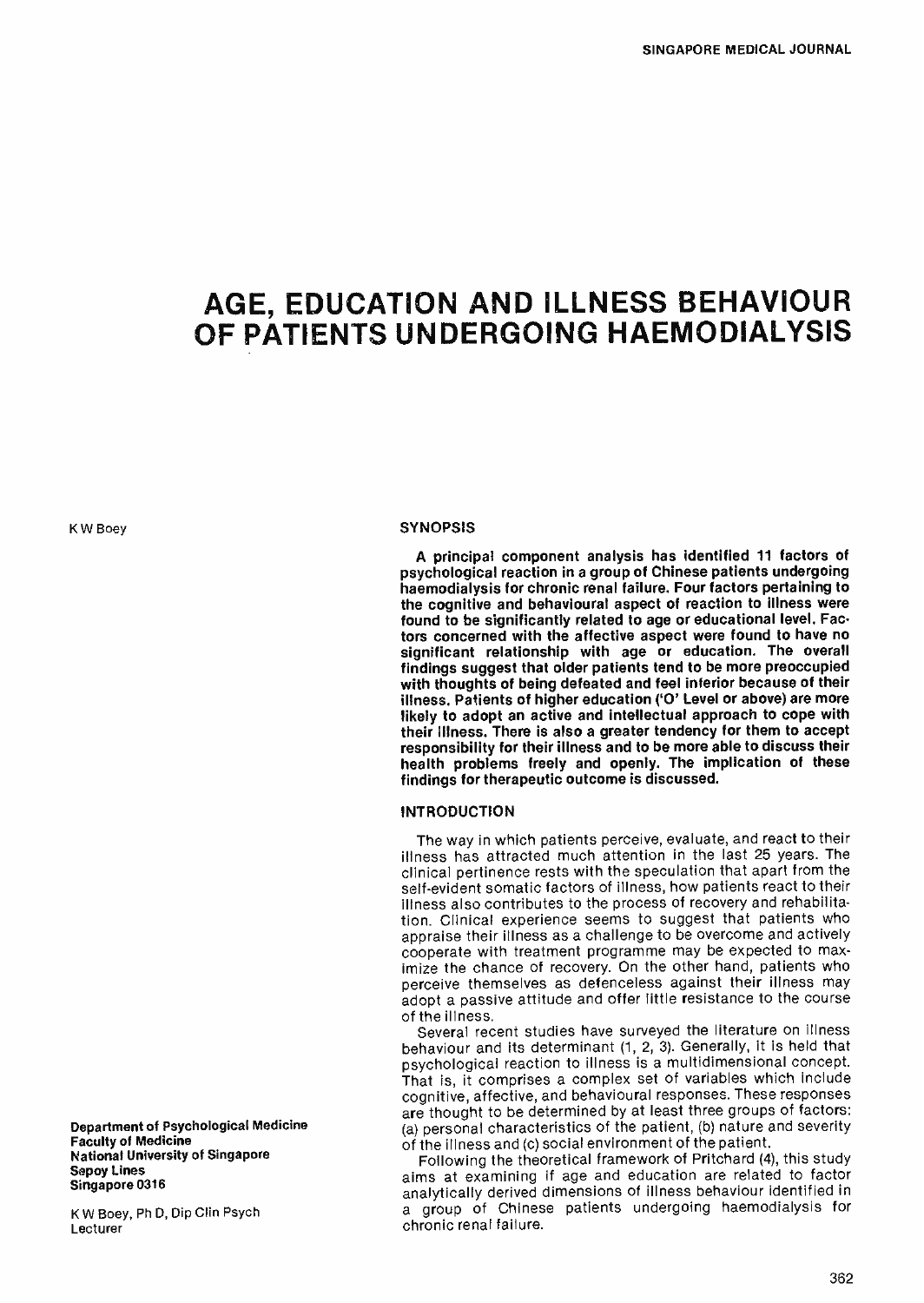## PATIENTS AND METHOD

The subjects in this study were 19 Chinese patients (14 male and 5 female) undergoing haemodialysis at the renal unit of Singapore General Hospital. These patients (aged 25 to 52, mean age =  $37.42$ , SD =  $7.27$ ) were at least of secondary school education, who had no difficulty in answering the questionnaire. Table <sup>1</sup>shows the distribution of age and education level of the sample.

TABLE 1 AGE AND EDUCATION OF PATIENT SAMPLE

| Age       | Below 'O' level | 'O' level or above |
|-----------|-----------------|--------------------|
| $25 - 36$ |                 | n                  |
| $37 - 52$ |                 |                    |

The quesionnaire, which is an adaptation of Prit - chard's revised version of "Response to Illness" questionnaire, consists of 43 items. These items cover seven areas, namely: perception of illness, explanation of illness, result of illness, relationship with others, cognitive response, affective response, and behavioural response. Against each item, which is in a statement format, patient can indicate his degree of agreement on a 4 -point rating scale (agree extremely, 3; moderately 2; mildly, 1; not at all, 0).

To identify the basic dimensions (or factors) of illness behaviour, data on these 43 items were subjected to a principal component (defined factor) analysis using the SPSS (6). Factors with eigenvalues greater than 1.0 were retained for orthogonal (varimax) rotation. Factor scores derived through complete estimation method were then correlated with patients' age and education level.

### RESULTS

## Identification of Basic Factors of Illness Behaviour

Results of the principal component analysis reveal 11 factors which account for 88.7% of the total variance. The following is a description of the factors in terms of their pattern of factor loadings and their proposed descriptive labels. (Please refer to Appendix for loadings of test items on the 11 rotated factors).

### Factor 1 Depression and anxiety

This factor which accounts for most of the total variance (about 24%) is concerned with the negative affect of depression and anxiety associated with feelings of not getting enough help from others. The item loadings on this factor suggest that there is also a preoccupation with illness though attempt is made to put it out of the mind. The perception of illness as 'a sign of weakness' and 'enemy' also contributes to feelings of misery, resentment, and anger. Though this factor has a negative loading of seeing illness as a 'chance event', the overall pattern of the item loadings suggests that it is more appropriate to consider it a unipolar factor.

## Factor 2 Outward hostility vs. resented withdrawal

The items loading highly on this factor clearly suggest a dimension of outwardly directed hostility with underlying feelings of shame. Consistent with this interpretation are the positive loadings of items concerned with 'illness as unjust and unfair events', illness as 'enemy' and 'challenge', and a belief of

fighting it. The two negative loadings of 'resented dependence' and 'defeated and give in' may suggest an opposite pole of resented withdrawal as against outward hostility in coping with the illness.

#### Factor 3 Defeat preoccupation vs. challenge appraisal

The pattern of high loading items  $-$  'think a great deal', 'worried', 'defenceless', 'defeated and give in', and 'nothing can be done' presents a picture of preoccupation with hopeless defeat in the face of the illness. In contrast to Factor 2, 'illness as a challenge' to be overcome has negative loading on this factor. It is therefore possible to consider this factor as bipolar with challenge appraisal as the opposite pole to defeat preoccupation.

#### Factor 4 Fear and anger

This factor is obviously concerned with the emotion of fear and anger, which may be a result of 'not being informed enough'. It is perceived as a miserable situation with feelings of being a burden on others. The positive loading of 'concealment' and a desire `to escape from it' is understandable.

### Factor 5 Inconsistent perception of severity

The feature of this factor is the positive loading of two apparently contradictory items, ie. illness is perceived as 'less serious' and 'worse' than others think. The positive loading of other items concerning 'non-involvement' and 'sense of loss' suggests that the attitude underlying the perception of illness severity is more negative in nature.

#### Factor 6 Active information seeking vs. passive sympathy appreciation

This factor, with positive loadings of 'information seeking', 'thinking of how to deal', and 'to fight it' suggests a dimension concerned with an intellectual, problem solving, and active approach to the illness. This factor may be viewed as bipolar with passive sympathy appreciation as the opposite pole.

#### Factor 7 Unjust punishment and concealment vs. self-responsibility and openness

This factor clearly describes an attitude of the patients towards the illness which involves seeing it as an undeserved punishment, together with the feelings of unfairness and a desire to conceal the illness. The two negative loadings of 'seeing illness as due to own fault' and 'like to talk about it' suggest that this is a bipolar factor with self-responsibility and openness as opposed to unjust punishment and concealment.

### Factor8 Help appreciation

This factor is concerned with the appreciation of help when one believes that he is defeated and has to give in to his illness. The positive loadings of 'sense of failure' and 'fear' are consistent with the meaning of this factor.

#### Factor 9 Dependence vs. autonomy

In this factor, illness is perceived as an enemy against which the patient is defenceless and unable to resist. Though in some ways he may 'have gained' from 'depending on others', it has also resulted in feel-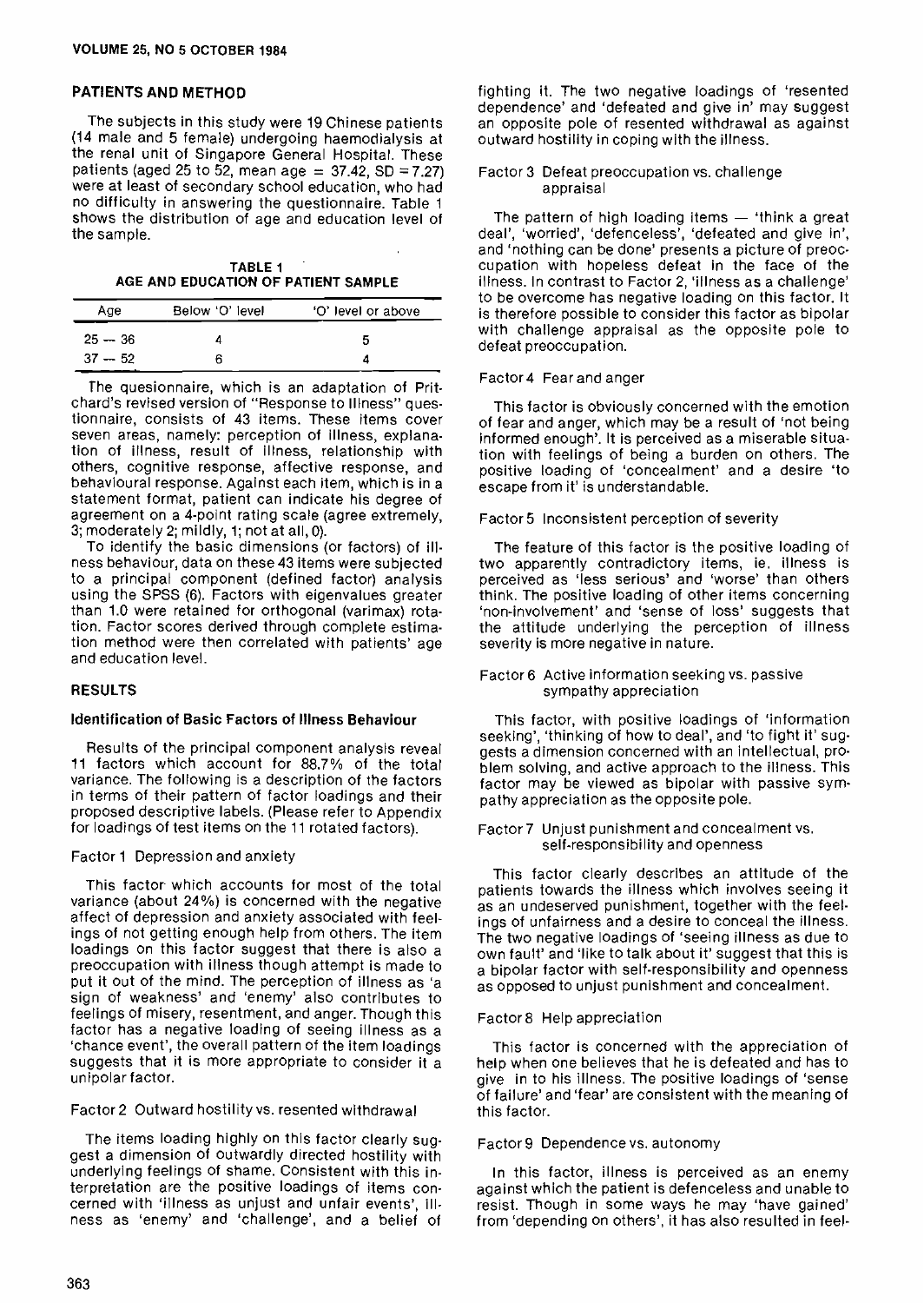ings of 'being a burden' on them. The negative loading of 'to fight it' suggest that it is possible to consider this factor as bipolar with dependence vs. autonomy as the two opposite poles.

#### Factor 10 Self-involvement vs. passive resentment

This factor which is also bipolar in nature describes an attitude of self-involvement in overcoming the illness but with a denial of responsibility for its cause. The negative loadings of 'resentful about it' and 'sympathy appreciation' suggest that the resentment is towards illness itself and may not be directed to people.

### Factor 11 Inferior feelings

This factor is concerned mainly with the inferior feelings in reaction to the illness. The positive loadings of both 'gain' and 'lost' (never to be the same again) suggest some uncertainty about the result of the illness. In contrast to Factor 1, the perception of illness as merely a 'chance event' may be employed as <sup>a</sup>defence against the inferior feelings.

### Age, Education and Illness Behaviour

Preliminary examination of the data indicates that the two demographic variables  $-$  age and education, are negatively related ( $r = -20$ ), though the correlation has not reached the statistical significance level. In order to control possible confounding effect of one of them when correlating the other with illness behaviour, method of first order partial correlations was used. Hence in Table 2, coefficients under the column 'Age' are correlations between age and illness behaviour factor scores when the influence of education has been statistically eliminated. Similarly, under the column 'Education' are partial correlations in which the effect of age is held constant.

As Table 2 shows, age is significantly related to Factor 3 and 11. That is, older patients tend to be more preoccupied with thoughts of being defeated and feel less able to cope with responsibilities. They are also more inclined to feel inferior because of their illness. The significant relationships of education level to Factors 6 and 7 suggest that patients of higher education ('O' level or above) are more likely to adopt an intellectual, problem solving, and active approach to illness. There is also a greater tendency for them to accept responsibility for their illness and to be more capable of discussing it freely and openly.

## **DISCUSSION**

Through the use of principal component analysis, <sup>11</sup> basic factors underlying illness behaviour have been identified. As varimax rotation is used in simplifying the factor structure, different factors may have significant loading from the same test items. For example, Factor 1 anf Factor 4 both have positive loadings from the test items of 'feeling angry' and 'feeling miserable'. However, in Factor 1, these feelings are more a result of not getting enough help, while in Factor 4, they are associated with not getting enough information. The item of 'to fight it' also has loading on more than one factors. Its loading on Factor 2 suggests a behavioural response of outward hostility, while on Factor 6, it is concerned with an active and intellectual tackling of illness. Its negative loading on Factor 9, on the other hand, represents a fight for independence and autonomy. Likewise, the meaning of other individual items having loading on different factors can be viewed and understood within the context of each factor.

The identification of the 11 meaningful factors provides further evidence for the validity of the questionnaire as well as the theoretical framework from which it was derived. Although the sample size of this study

| <b>Factor of Illness Behaviour</b> |                                                                             | Age           | Education |
|------------------------------------|-----------------------------------------------------------------------------|---------------|-----------|
|                                    | Depression and anxiety                                                      | $-.02$        | $-21$     |
|                                    | 2 Outward hostility vs. non-resented<br>withdrawal                          | $-07$         | $-11$     |
|                                    | 3 Defeat preoccupation vs. challenge<br>appraisal                           | $.40^{\circ}$ | $-.32$    |
|                                    | 4 Fear and anger                                                            | .33           | $-.14$    |
|                                    | 5 Inconsistent perception of severity                                       | . 13          | $-08$     |
|                                    | 6 Active information seeking vs. passive<br>sympathy appreciation           | .21           | $.43*$    |
|                                    | 7 Unjust punishment and concealment vs.<br>self-responsibility and openness | $-.23$        | $-54*$    |
|                                    | 8 Help appreciation                                                         | $-18$         | -14       |
| 9                                  | Dependence vs. autonomy                                                     | .10           | .16       |
|                                    | 10 Self-involvement vs. passive resentment                                  | .27           | -19       |
|                                    | 11 Inferior feelings                                                        | .431          | -30       |

TABLE 2 PARTIAL CORRELATION COEFFICIENTS OF ILLNESS BEHAVIOUR FACTOR SCORES WITH AGE AND EDUCATION

\*p< .05 (one -tailed test)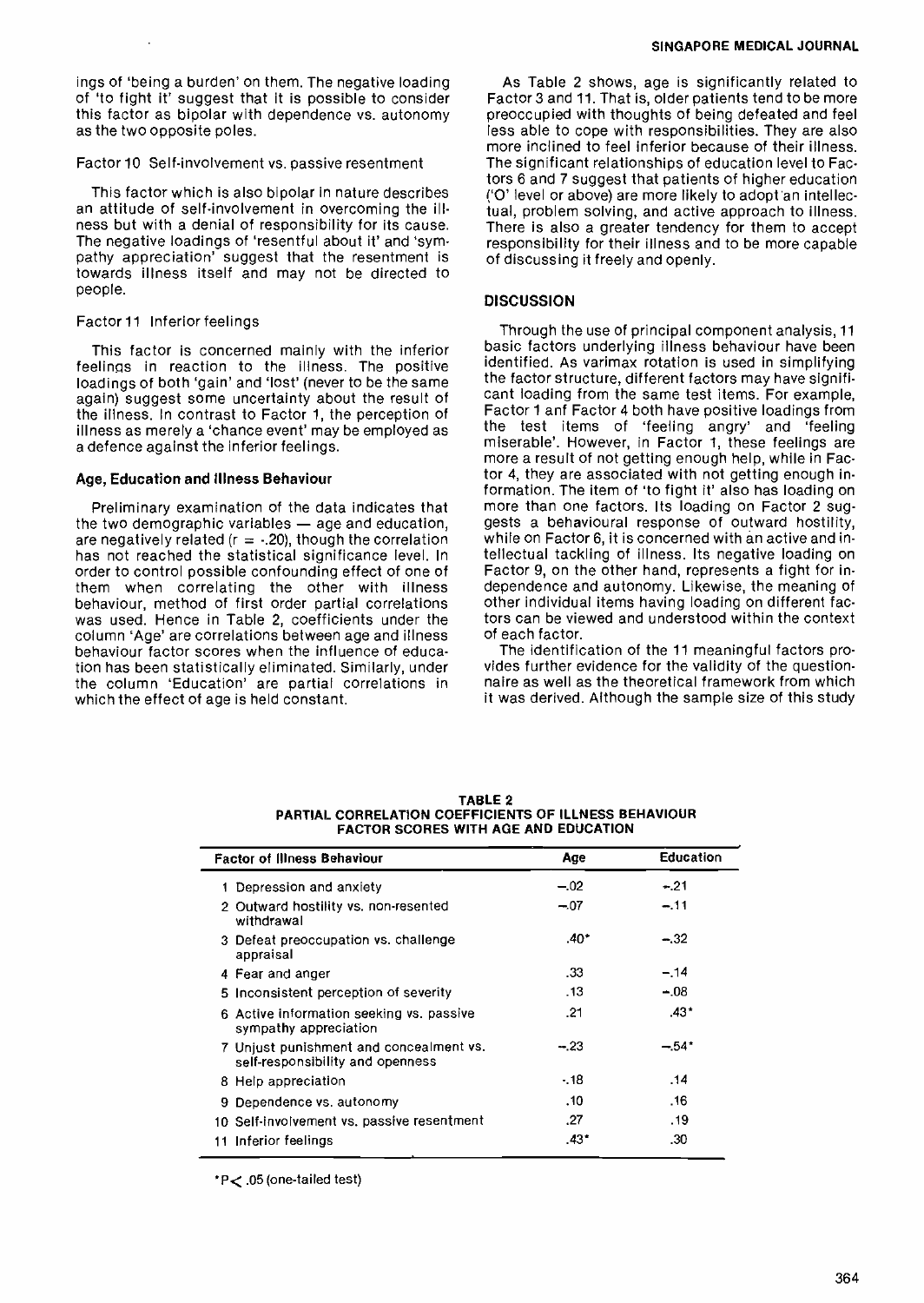is relatively small, it seems justifiable in view of the exploratory nature of the study on this group of patients (7). Nevertheless, confirmation of the findings with a larger group of patients is certainly desirable.

Of the 11 factors extracted, four of them were found to be significantly related to either age or education level. According to the pattern of factor loadings, these four factors concerned more with the cognitive and behavioural aspects of reaction to illness. Factors which are affective in nature, eg. Factor 1 (Depression and Anxiety) and Factor 4 (Fear and anger), were found to have no significant relationship with age nor educational level. However, if the process of recovery and  $\overline{a}$ rehabilitation is positively associated with the perception of illness as a challenge to be overcome (Factor 3); an active approach to tackling of illness (Factor 6); a sense of self-responsibility and willingness to discuss health problems freely and openly (Factor 7) without feelings of inferiority (Factor 11), then other 4. things being equal, younger patients who are highly educated can be expected to have the most favourable therapeutic outcome. Further study is certainly  $_{6}$ needed to established the relationship empirically. For this purpose, a multivariate analysis can be used to ascertain the relative contribution of age and education to treatment outcome.

## ACKNOWLEDGEMENTS

<sup>I</sup>wish to thank the Director of the Singapore General Hospital for permission to publish this study and the nursing staff of the Renal Unit as well as the patients themselves for their assistance and cooperation.

## **REFERENCES**

- 1. Lloyd GG: Psychological reaction to physical illness. Br J Hosp Med 1977; 18:352-8.
- Byrne DG, Whyte HM: Dimensions of illness behaviour in survivors of myocardial infarction. J Psychosom Res 1978; 22:485-91.
- 3. Pilowsky I, Spence ND: Pattern of illness behaviour in patients with intractable pain. J Psychosom Res 1975; 19:279-87.
- 4. Pritchard M: Further studies of illness behaviour in long term dialysis. J Psychosom Res 1977; 21:41-8.
- 5. Pritchard M: Reaction to illness in long term haemodialysis. J Psychosom Res 1974; 18:55-67.
- 6. Nie NH, Hull CH, Jenkins JG, Steinbrenner K, Bent DH: Statistical package for the social sciences, New York: McGraw-Hill, 1975.
- 7. Pritchard M: Dimensions of illness behaviour in long term haemodialysis. J Psychosom Res 1974; 18:351-6.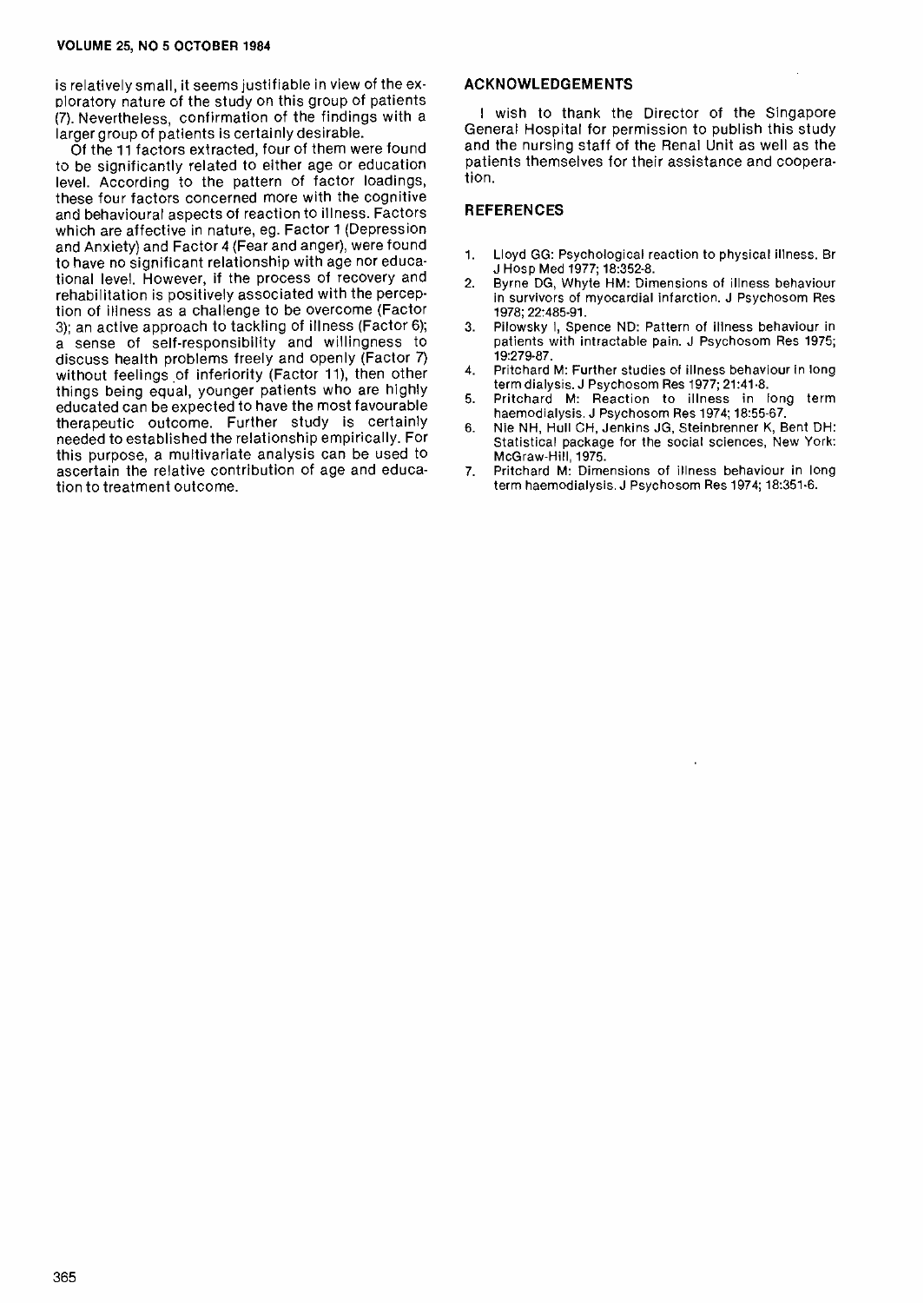Appendix

## Loadings of Test Items on the 11 Rotated Factors\*

 $\mathcal{L}$ 

| <b>Test Item</b>        |                                                                                  | Loading       |
|-------------------------|----------------------------------------------------------------------------------|---------------|
|                         | Factor 1 (23.9% variance)                                                        | .89           |
| 24<br>20                | feel depressed about it<br>feel anxious about it                                 | .86           |
| 34                      | don't get enough help from others                                                | .78           |
| 38                      | feel resentful about it                                                          | .69           |
| $\mathbf{1}$            | like an enemy that has attacked me                                               | .63           |
| 18                      | put the thought of it out of my mind                                             | .57<br>$-.51$ |
| 21                      | a matter of chance that it has happened<br>feel miserable about it               | .45           |
| 43<br>35                | a sign of weakness in me                                                         | .45           |
| 13                      | think a good deal about it                                                       | .43           |
| 14                      | feel angry about it                                                              | .39           |
|                         | Factor 2 (11.5% variance)                                                        |               |
| 9                       | others are to be blame for it                                                    | .93           |
| 36                      | others are responsible for it                                                    | .92           |
| 7                       | feel ashamed because of it                                                       | .79           |
| 22                      | resent having to depend on others                                                | $-.59$<br>.56 |
| 19<br>26                | look on it as a challenge<br>unjust and unfair that it should happen             | .44           |
| $\blacktriangleleft$    | like an enemy that has attacked me                                               | .40           |
| 12                      | defeats me and have to give in                                                   | $-.37$        |
| 17                      | the way to deal with it is to fight it                                           | .36           |
|                         | Factor 3 (10.3% variance)                                                        |               |
| 13                      | think a good deal about it                                                       | .83<br>.81    |
| 37<br>12 <sub>12</sub>  | worried can't cope with responsibilities<br>defeats me and have to give in to it | .59           |
| $\overline{\mathbf{4}}$ | defenceless and unable to resist it                                              | .59           |
| 19                      | took on it as a challenge                                                        | $-.56$        |
| 30                      | worse than others realize                                                        | .53           |
| 8                       | nothing I can do about it myself                                                 | <b>A7</b>     |
| 6                       | kept in the dark/not told enough about it                                        | .42<br>.40    |
| 15                      | my own fault that it has happened                                                |               |
|                         | Factor 4 (9.1% variance)                                                         |               |
| 40                      | feel frightened of it                                                            | .79<br>.66    |
| 14                      | feel angry about it<br>feel miserable about it                                   | .65           |
| 43<br>6                 | kept in the dark/not told enough about it                                        | .63           |
| 27                      | dislike others knowing about it                                                  | .58           |
| 32                      | feel like escaping from it                                                       | .40           |
| 31                      | results in a burden on family and friends                                        | .37           |